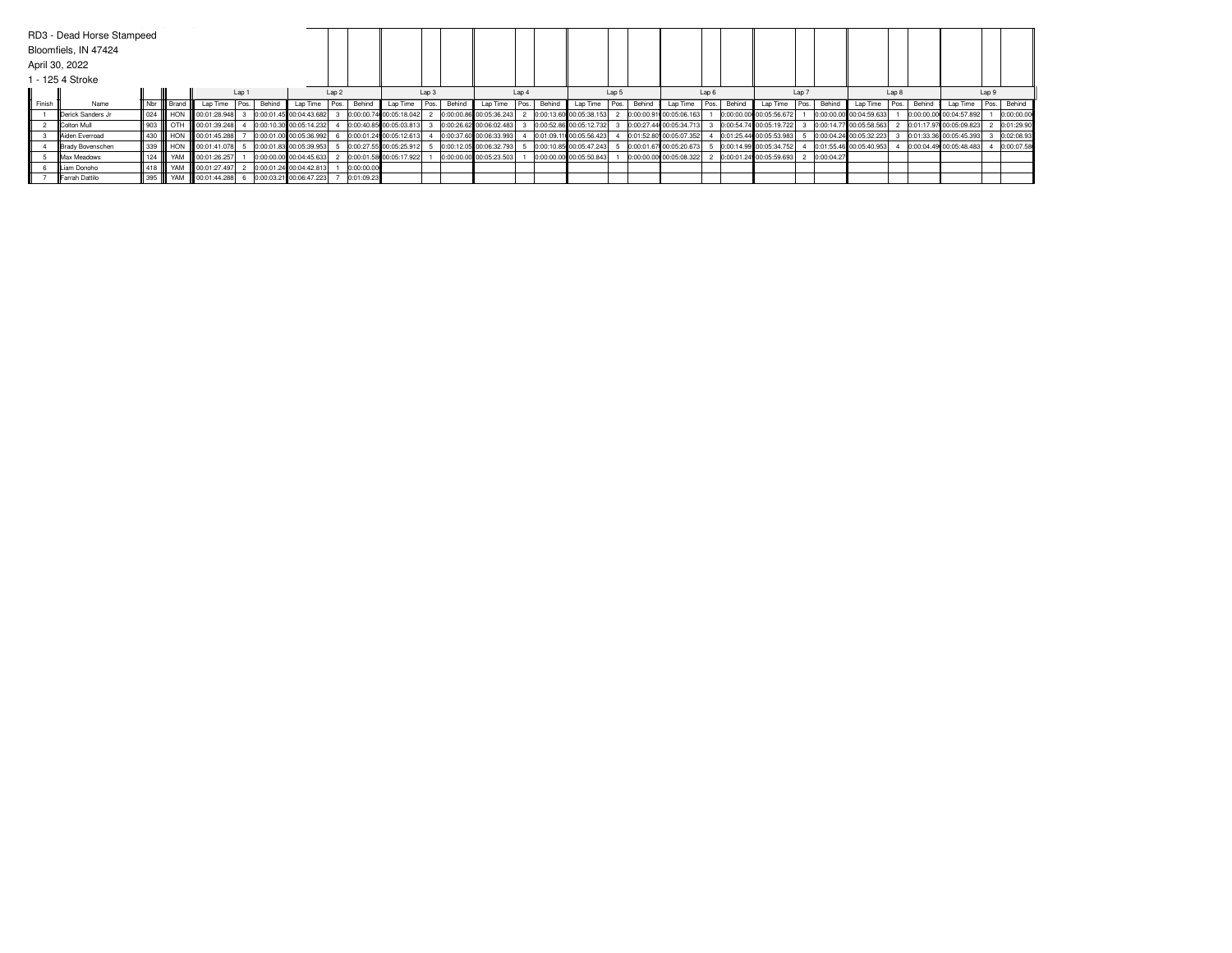|        | RD3 - Dead Horse Stampeed |              |                               |       |      |        |                           |                  |             |                                                                                                       |                  |        |                         |      |        |                         |       |        |                         |      |             |                          |                  |                                                                |       |             |                         |       |             |
|--------|---------------------------|--------------|-------------------------------|-------|------|--------|---------------------------|------------------|-------------|-------------------------------------------------------------------------------------------------------|------------------|--------|-------------------------|------|--------|-------------------------|-------|--------|-------------------------|------|-------------|--------------------------|------------------|----------------------------------------------------------------|-------|-------------|-------------------------|-------|-------------|
|        | Bloomfiels, IN 47424      |              |                               |       |      |        |                           |                  |             |                                                                                                       |                  |        |                         |      |        |                         |       |        |                         |      |             |                          |                  |                                                                |       |             |                         |       |             |
|        | April 30, 2022            |              |                               |       |      |        |                           |                  |             |                                                                                                       |                  |        |                         |      |        |                         |       |        |                         |      |             |                          |                  |                                                                |       |             |                         |       |             |
|        | 2 - 90 Modified           |              |                               |       |      |        |                           |                  |             |                                                                                                       |                  |        |                         |      |        |                         |       |        |                         |      |             |                          |                  |                                                                |       |             |                         |       |             |
|        |                           |              |                               | Lap 1 |      |        |                           | Lap <sub>2</sub> |             |                                                                                                       | Lap <sub>3</sub> |        |                         | Lap4 |        |                         | Lap 5 |        |                         | Lap6 |             |                          | Lap <sub>7</sub> |                                                                | Lap 8 |             |                         | Lap 9 |             |
| Finish | Name                      | Nbr    Brand | Lap Time                      |       | Pos. | Behind | Lap Time                  |                  | Pos. Behind | Lap Time   Pos.                                                                                       |                  | Behind | Lap Time                | Pos. | Behind | Lap Time Pos.           |       | Behind | Lap Time                |      | Pos. Behind | Lap Time   Pos.   Behind |                  | Lap Time                                                       |       | Pos. Behind | Lap Time                |       | Pos. Behind |
|        | Zayne Patterson           |              | 311 HON 00:01:27.068          |       |      |        | 0:00:00.00 00:05:39.612   |                  |             | 0:00:00.00 00:05:22.223                                                                               |                  |        | 0:00:00.00 00:06:34.013 |      |        | 0:00:00.00 00:06:01.833 |       |        | 0:00:00.00 00:05:21.632 |      |             | 0:00:00.00 00:05:38.883  |                  | 0:00:00.00 00:06:10.323                                        |       |             | 0:00:00.00 00:05:24.983 |       | 0:00:00.00  |
|        | Joseph May                |              | 112      YAM     00:01:46.138 |       |      |        | 2 0:00:19.07 00:06:24.433 |                  |             | 2 0:01:03.89 00:06:25.653                                                                             |                  |        | 0:02:07.32 00:06:12.663 |      |        | 0:01:45.97 00:06:27.893 |       |        | 0:02:12.03 00:06:23.643 |      |             | 0:03:14.04 00:06:46.474  |                  | 2 0:04:21.63 00:06:36.913 2 0:04:48.22                         |       |             |                         |       |             |
|        | <b>IGrant Hash</b>        |              |                               |       |      |        |                           |                  |             | 5 COLOFFIN 00:01:59.038 3 0:00:12.90 00:07:14.783 3 0:01:03.25 00:06:38.314 3 0:01:15.91 00:06:30.613 |                  |        |                         |      |        | 0:01:33.86 00:06:38.933 |       |        | 0:01:44.90 00:06:38.233 |      |             |                          |                  | 0:01:59.49 00:06:47.344 3 0:02:00.36 00:06:23.003 3 0:01:46.45 |       |             |                         |       |             |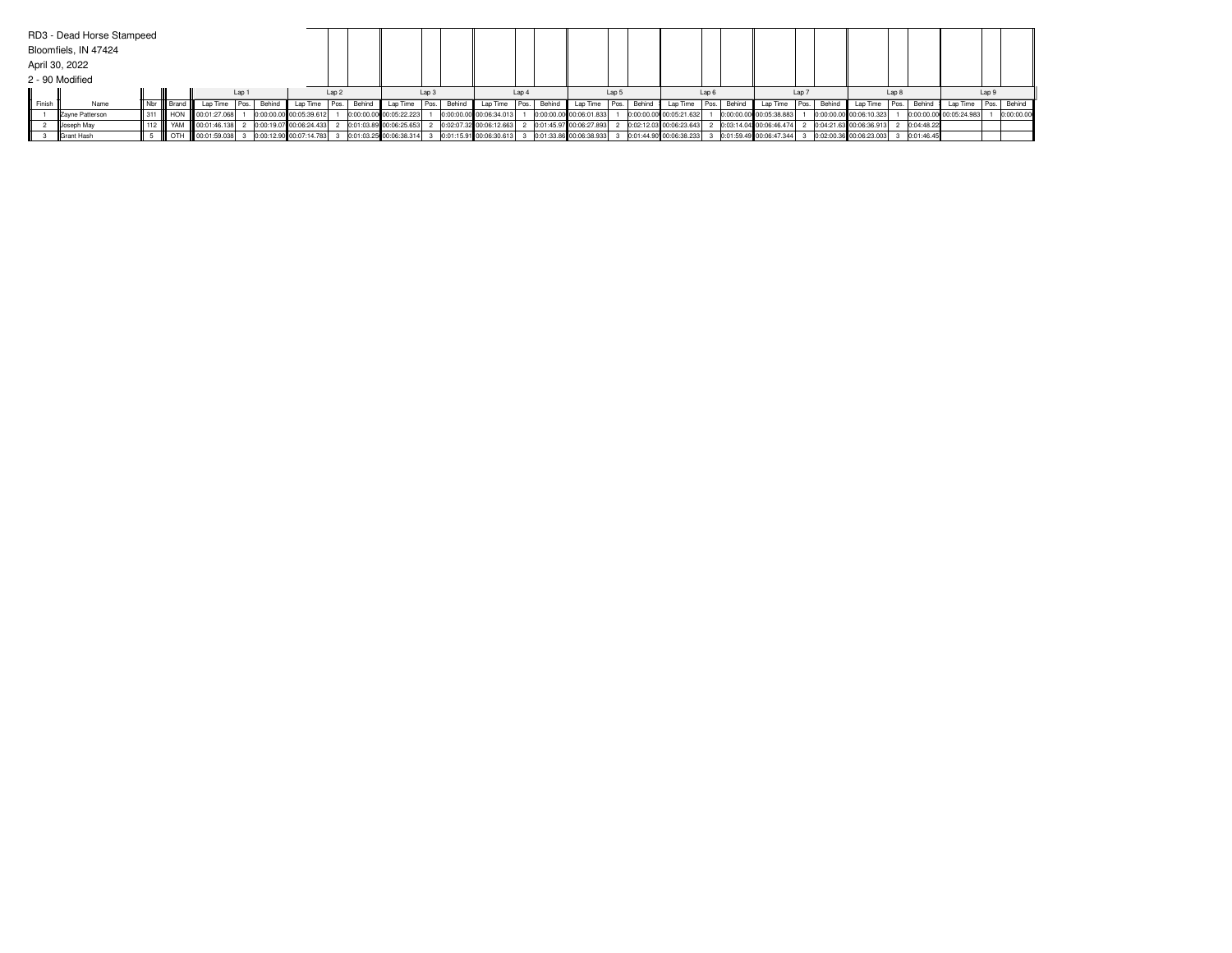|        | RD3 - Dead Horse Stampeed  |                             |                 |                               |       |        |                           |                  |        |                         |                  |        |                         |      |        |                         |       |        |                         |      |        |                         |                  |            |                         |       |            |                         |       |            |
|--------|----------------------------|-----------------------------|-----------------|-------------------------------|-------|--------|---------------------------|------------------|--------|-------------------------|------------------|--------|-------------------------|------|--------|-------------------------|-------|--------|-------------------------|------|--------|-------------------------|------------------|------------|-------------------------|-------|------------|-------------------------|-------|------------|
|        | Bloomfiels, IN 47424       |                             |                 |                               |       |        |                           |                  |        |                         |                  |        |                         |      |        |                         |       |        |                         |      |        |                         |                  |            |                         |       |            |                         |       |            |
|        | April 30, 2022             |                             |                 |                               |       |        |                           |                  |        |                         |                  |        |                         |      |        |                         |       |        |                         |      |        |                         |                  |            |                         |       |            |                         |       |            |
|        | 3 - 90 4Stroke Non/Limited |                             |                 |                               |       |        |                           |                  |        |                         |                  |        |                         |      |        |                         |       |        |                         |      |        |                         |                  |            |                         |       |            |                         |       |            |
|        |                            |                             |                 |                               | Lap 1 |        |                           | Lap <sub>2</sub> |        |                         | Lap <sub>3</sub> |        |                         | Lap4 |        |                         | Lap 5 |        |                         | Lap6 |        |                         | Lap <sub>7</sub> |            |                         | Lap 8 |            |                         | Lap 9 |            |
| Finish | Name                       |                             | Nbr       Brand | Lap Time                      | Pos.  | Behind | Lap Time                  | Pos.             | Behind | Lap Time Pos.           |                  | Behind | Lap Time                | Pos. | Behind | Lap Time Pos.           |       | Behind | Lap Time                | Pos. | Behind | Lap Time                | Pos.             | Behind     | Lap Time                | Pos.  | Behing     | Lap Time                | Pos.  | Behind     |
|        | <b>IReid Robinson</b>      |                             |                 | 123 HON 00:01:41.968          |       |        | 0:00:00.00 00:05:49.743   |                  |        | 0:00:02.19 00:05:20.582 |                  |        | 0:00:00.00 00:06:05.783 |      |        | 0:00:00.00 00:05:46.773 |       |        | 0:00:00.00 00:05:09.692 |      |        | 0:00:00.00 00:05:40.213 |                  |            | 0:00:00.00 00:05:33.243 |       |            | 0:00:00.00 00:05:38.903 |       | 0:00:00.00 |
|        | <b>ICarson Price</b>       |                             |                 | 218 HON 00:01:42.448          |       |        | 0:00:00.48 00:05:47.073   |                  |        | 0:00:00.00 00:05:23.853 |                  |        | 0:00:01.08 00:06:55.703 |      |        | 0:00:51.00 00:05:42.743 |       |        | 0:00:46.97 00:06:36.522 |      |        | 0:02:13.80 00:05:32.263 |                  |            | 0:02:05.85 00:05:30.463 |       | 0:02:03.07 |                         |       |            |
|        | <b>ICaden Lewicki</b>      | $\parallel$ 705 $\parallel$ |                 | HON 100:01:53.978             |       |        | 0:00:03.30 00:06:50.594   |                  |        | 0:00:57.92 00:06:11.532 |                  |        | 0:01:05.44 00:05:48.773 |      |        | 0:00:33.34 00:06:16.323 |       |        | 0:00:24.96 00:06:30.273 |      |        | 0:01:23.13 00:06:02.333 |                  |            | 0:01:53.20 00:06:12.523 |       | 0:02:35.26 |                         |       |            |
|        | <b>ITrentin Martin</b>     |                             |                 | 080      HON     00:01:44.378 |       |        | 0:00:01.93 00:06:02.273   |                  |        | 0:00:14.94 00:06:04.013 |                  |        | 0:00:57.29 00:06:20.873 |      |        | 0:00:22.46 00:06:24.703 |       |        | 0:01:04.42 00:06:56.634 |      |        | 0:00:01.40 00:06:37.683 |                  |            | 0:00:36.75 00:06:39.413 |       | 0:01:03.64 |                         |       |            |
|        | <b>Josie Dike</b>          |                             |                 | 221    KAW    00:01:50.678    |       |        | 0:00:06.30 00:07:11.703   |                  |        | 0:00:17.80 00:06:38.104 |                  |        | 0:00:44.38 00:06:29.963 |      |        | 0:01:25.57 00:06:36.063 |       |        | 0:01:45.31 00:06:45.044 |      |        | 0:01:58.68 00:06:13.762 |                  |            | 0:01:34.76 00:06:03.853 |       | 0:00:59.20 |                         |       |            |
|        | Jacob Godsey               |                             |                 | 307   YAM   00:02:08.228      |       |        | 6 0:00:14.25 00:08:29.404 |                  |        | 0:01:35.25 00:07:08.133 |                  |        | 0:02:05.28 00:07:05.534 |      |        | 0:02:40.85 00:07:05.054 |       |        | 0:03:09.84 00:06:49.913 |      |        | 0:03:14.71 00:06:56.263 |                  | 0:03:57.21 |                         |       |            |                         |       |            |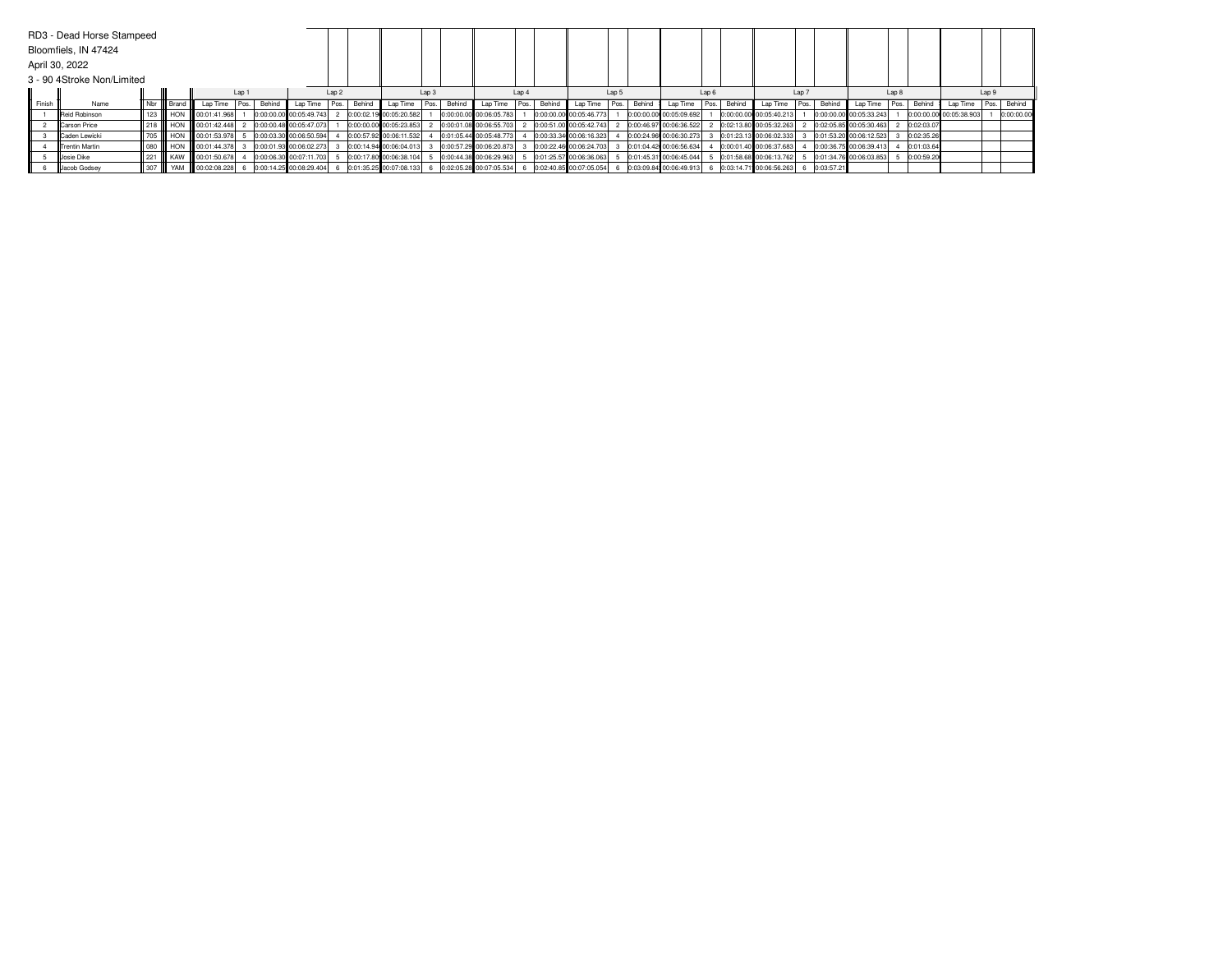| 4 - 90 Stock | RD3 - Dead Horse Stampeed<br>Bloomfiels, IN 47424<br>April 30, 2022 |                             |               |                      |       |        |                            |                  |        |                                                      |                  |        |                            |                  |        |                         |       |        |                                                    |      |               |                         |                |                         |       |            |                         |                |
|--------------|---------------------------------------------------------------------|-----------------------------|---------------|----------------------|-------|--------|----------------------------|------------------|--------|------------------------------------------------------|------------------|--------|----------------------------|------------------|--------|-------------------------|-------|--------|----------------------------------------------------|------|---------------|-------------------------|----------------|-------------------------|-------|------------|-------------------------|----------------|
|              |                                                                     |                             |               |                      | Lap 1 |        |                            | Lap <sub>2</sub> |        |                                                      | Lap <sub>3</sub> |        |                            | Lap <sub>4</sub> |        |                         | Lap 5 |        |                                                    | Lap6 |               |                         | Lap 7          |                         | Lap 8 |            |                         | Lap 9          |
| Finish       | Name                                                                |                             | Nbr III Brand | Lap Time             | Pos.  | Behind | Lap Time                   | Pos.             | Behind | Lap Time Pos.                                        |                  | Behind | Lap Time                   | Pos.             | Behind | Lap Time Pos.           |       | Behind | Lap Time                                           | Pos. | Behind        | Lap Time                | Behind<br>Pos. | Lap Time                | Pos.  | Behind     | Lap Time                | Pos.<br>Behind |
|              | Mason Vanpelt                                                       | $\parallel$ 639 $\parallel$ | HON           | 00:01:40.778         |       |        | 0:00:00.00 00:06:05.383    |                  |        | 0:00:00.00 00:05:42.083                              |                  |        | 0:00:00.00 00:05:53.913    |                  |        | 0:00:00.00 00:05:36.943 |       |        | 0:00:00.00 00:05:33.252                            |      |               | 0:00:00.00 00:05:44.073 |                | 0:00:00.00 00:05:36.462 |       |            | 0:00:00.00 00:05:39.713 | 0:00:00.00     |
|              | Riley Collier                                                       |                             |               | 016 HON 00:01:51.278 |       |        | 0:00:07.30 00:06:49.883    |                  |        | 0:00:10.06 00:05:54.863                              |                  |        | 0:00:01.57 00:05:15.423    |                  |        | 0:00:29.29 00:05:49.263 |       |        | 0:00:41.61 00:05:26.942                            |      |               | 0:00:35.30 00:05:37.273 |                | 0:00:28.50 00:05:12.862 |       |            | 0:00:04.90 00:06:04.963 | 2 0:00:30.15   |
|              | Bryce Barrow                                                        |                             | ∥ 921 III OTH | 00:01:43.978         |       |        | 2 0:00:03.20 00:06:47.123  |                  |        | 0:00:44.94 00:06:03.353                              |                  |        | 0:01:06.21 00:05:39.563    |                  |        | 0:00:22.57 00:06:03.123 |       |        | 0:00:36.43 00:05:46.673                            |      |               | 0:00:56.16 00:05:58.213 |                | 0:01:17.10 00:05:38.382 |       | 0:01:42.62 |                         |                |
|              | <b>IBlake Basham</b>                                                | 458                         | HON           | 00:01:52.228         |       |        | 0:00:00.95 00:06:52.704    |                  |        | 0:00:03.77 00:05:56.583                              |                  |        | 0:00:05.49 00:05:45.942    |                  |        | 0:00:13.44 00:06:13.773 |       |        | 0:00:24.09 00:06:11.893                            |      |               | 0:00:49.31 00:06:14.143 |                | 0:01:05.24 00:05:59.633 |       | 0:01:26.49 |                         |                |
|              | ILiam Tesmer                                                        | 232                         | YAM           | 00:02:05.418         |       |        | 0:00:07.09 00:08:15.454    |                  |        | 0:01:35.94 00:06:08.923                              |                  |        | 0:01:48.28 00:06:03.583    |                  |        | 0:02:05.92 00:06:20.383 |       |        | 0:02:12.53 00:06:21.603                            |      |               | 0:02:22.24 00:06:26.523 |                | 0:02:34.62 00:06:03.114 |       | 0:02:38.10 |                         |                |
|              | Ava Eubanks                                                         | $\parallel$ 022             | <b>HON</b>    | 00:02:31.969         |       |        | 10 0:00:02.49 00:08:00.213 |                  |        | 0:00:01.29 00:08:52.915                              |                  |        | 0:00:13.53 00:06:50.023    |                  |        | 0:00:00.81 00:06:46.513 |       |        | 0:00:01.05 00:06:44.573                            |      |               | 0:04:30.84 00:06:13.974 | 0:04:18.29     |                         |       |            |                         |                |
|              | Frederick Wangler                                                   | $\parallel$ 008 $\parallel$ | POL           | 00:02:36.918         |       |        | 0:00:04.94 00:08:21.655    |                  |        | 0:00:02.67 00:08:12.994                              |                  |        | 0:00:01.98 00:07:02.743    |                  |        | 0:00:12.85 00:06:55.173 |       |        | 0:00:07.85 00:06:48.003                            |      |               | 0:00:08.76 00:06:36.164 | 0:00:33.47     |                         |       |            |                         |                |
|              | Rynlei Sappington                                                   | III 523 IIII                | l отн         | 00:01:58.328         |       |        | 0:00:06.10 00:08:48.205    |                  |        | 0:00:08.84 00:08:23.054                              |                  |        | 0:02:39.79 00:06:51.873    |                  |        | 0:03:28.08 00:06:59.123 |       |        | 0:04:06.82 00:06:48.143                            |      |               | 0:00:02.52 00:07:00.664 | 0:00:15.74     |                         |       |            |                         |                |
|              | Sofia Crossett                                                      | $\parallel$ 005 $\parallel$ | l отн         | 00:02:10.958         |       |        | 0:00:05.54 00:08:19.934    |                  |        | 0:00:10.02 00:09:01.635                              |                  |        | 0:00:07.43 00:07:46.823    |                  |        | 0:00:32.63 00:07:07.774 |       |        | 9 0:01:17.64 00:07:42.484                          |      | 0:02:12.12    |                         |                |                         |       |            |                         |                |
|              | Charleigh Pridgen                                                   | 720                         | HON           | 00:02:29.478         |       |        | 0:00:04.64 00:08:26.425    |                  |        | 10 0:00:09.37 00:09:07.844                           |                  |        | 11 0:00:05.74 00:08:34.954 |                  |        | 0:01:19.35 00:08:56.244 |       |        | 10 0:03:07.82 00:09:07.625                         |      | 10 0:04:32.96 |                         |                |                         |       |            |                         |                |
|              | <b>I</b> Amelia Stidman                                             |                             | 924      POL  | 00:02:24.829         |       |        | 8 0:00:13.87 00:08:12.863  |                  |        | 8 0:00:05.51 00:09:20.315 10 0:00:25.48 00:06:48.713 |                  |        |                            |                  |        |                         |       |        | 0:00:31.60 00:15:09.827 11 0:04:21.60 00:06:44.804 |      | 11 0:01:58.78 |                         |                |                         |       |            |                         |                |